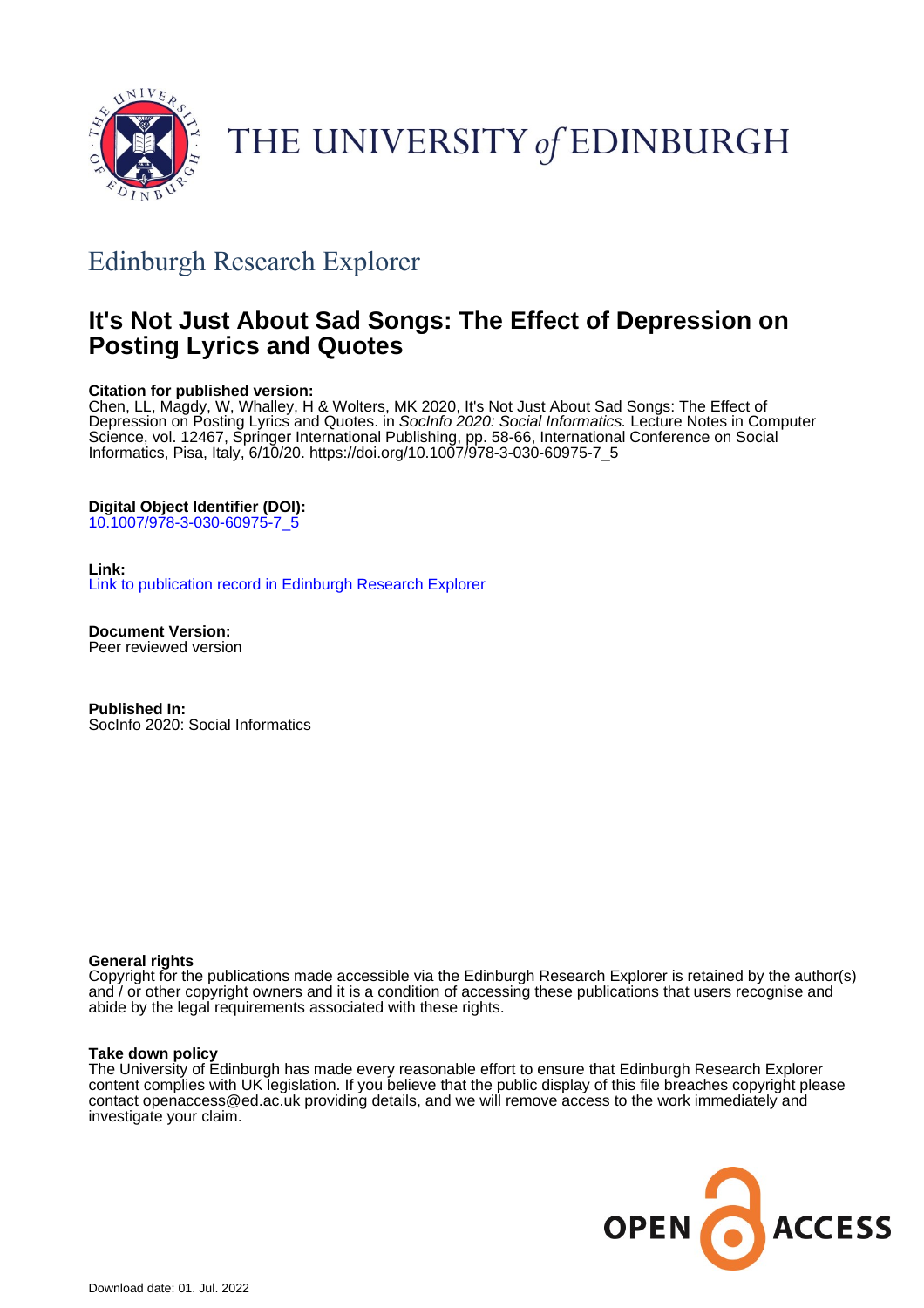# It's Not Just About Sad Songs: The Effect of Depression on Posting Lyrics and Quotes

Lucia Lushi Chen<sup>1</sup>, Walid Magdy<sup>1</sup>, Heather Whalley<sup>2</sup>, and Maria Wolters<sup>1</sup>

<sup>1</sup> School of Informatics, University of Edinburgh, Edinburgh, United Kingdom <sup>2</sup> Centre for Clinical Brain Sciences, University of Edinburgh, Edinburgh, United Kingdom {lushi.chen, wmagdy, heather.whalley, maria.wolters}@ed.ac.uk

Abstract. When studying how mental illness may be reflected in people's social media use, content not written by the users is often ignored, because it might not reflect their own emotions. In this paper, we examine whether the mood of quotes posted on Facebook is affected by underlying symptoms of depression. We extracted quotes and song lyrics from the feeds of 781 Facebook users from the MyPersonality database who had also completed the the CES-D depression scale . We found that participants with elevated depressive symptoms tend to post more song lyrics, especially lyrics with neutral or mixed sentiment. By analysing the topics of those lyrics, we found they center around overwhelming emotions, self-empowerment and retrospection of romantic relationships. Our findings suggest removing quotes, especially lyrics, might eliminate content that reflects users' mental health conditions.

Keywords: social media  $\cdot$  quotes  $\cdot$  lyrics  $\cdot$  depression

# 1 Introduction

Social media records provide psychologists with a novel way of examining mental illness symptoms [5, 4]. Existing studies often focus on the emotional content written by the social media users themselves, which we refer to as "self-created Content" (SC)[15]. Non-self created content, such as reposts, music and videos, is seen as reflecting indirect emotions of the user and thus receives less attention in the analysis [18] .

There are two types of non-self created content: repost (e.g. shares and retweets), and *copy-and-paste quotes* (e.g. song lyrics, religious verses, and famous quotes). A repost is easy to identify, since it is a functionality on social media platforms to share a post from another user. However, quotes are more complicated to identify, since usually there are no quote marks or references to the source. Furthermore, sometimes quotes and lyrics are posted from memory, which can introduce distortions. There are only a few studies that examine reposts (e.g., [17]), while, to our knowledge, quotes have not been studied yet.

There is extensive work on how affective disorders, especially depression [5, 4, 15, 17], are reflected in social media data. However, existing studies in this line of research focus on self-created content only. To the best of our knowledge,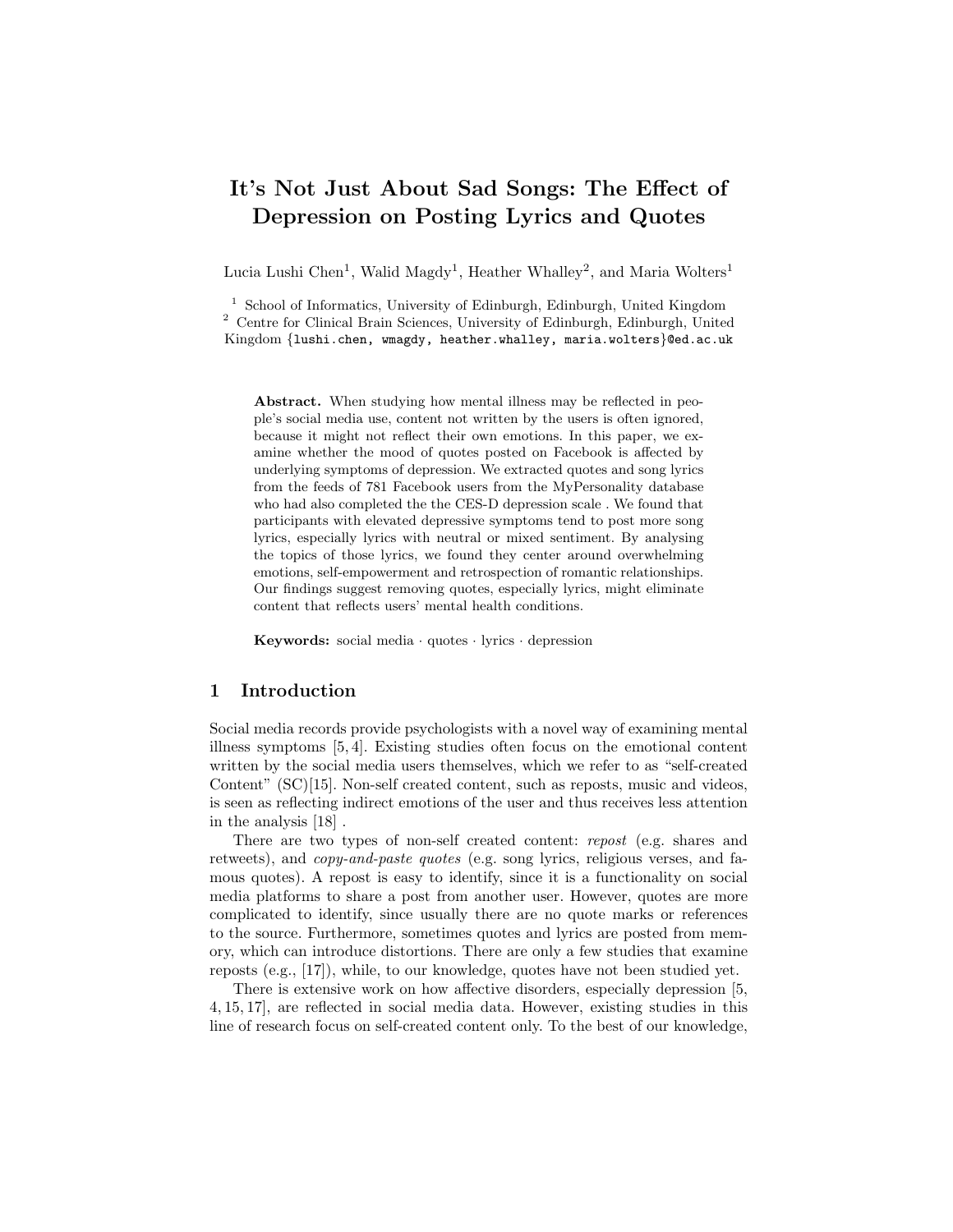2 Chen et al.

this study is the first that examines whether quotes and lyrics in social media are associated with users' emotional state. This is surprising, because music is associated with mood regulation. [6, 9, 14].

Our research questions are:

- 1. Is posting lyrics and quotes associated with levels of depression symptoms?
- 2. What are the themes and emotions conveyed in the lyrics and quotes posted by people with high symptoms of depression, and how might they relate to symptoms?

We analysed a set of 93,378 posts from 781 Facebook users who consented to take part in the myPersonality study [1] and who completed a measure of depressive symptom levels (CES-D) in addition to the personality scales. Potential quotes and song lyrics were detected using an automatic classifer, and logistic regression was used to examine links between the emotions expressed in quotes and lyrics and depressive symptom levels. Topic modelling was used to identify the themes of lyrics that are posted by people with high versus low depressive symptoms.

We found that quotes account for more than 10% of the content in 12.6% of participants <sup>3</sup> . Users with higher depressive symptom levels tend to post more lyrics with neutral sentiment. Our findings suggest that lyrics are used as an agent for users to communicate their emotions indirectly. Therefore, not all the non self-created content should be regarded as noise.

# 2 Background

Social Media Behavior and Depressive Symptom Level Experiencing negative emotions can increase the amount of social interaction and sharing of emotions, both of which are part of the mood regulation process that leads to mood improvement [7]. Posting patterns on social media and the mood of posts may reflect symptoms of depression [4, 15, 17]. To study the emotions expressed in text, researchers often use sentiment analysis that categorizes affect or opinions expressed in the text. Several studies have shown that users with depressive symptoms use more negative affective words (e.g., sad, cry, hate) in their text than those who do not [5, 17].

Effects of lyrics and quotes on depression A recent study by Chen et al. [3] on a subset of the current data set found a potential association between posting quote on Facebook and users' depressive symptom levels, but they did not examine the sentiment expressed in the quotes. Surprisingly, the link between the content of quotes and symptoms of depression has not been examined in the existing literature, even though music is strongly linked to emotions.

People often choose music that is in congruence with their mood. Listening to songs centered around hurt, pain, and grief is part of the mood regulation

<sup>&</sup>lt;sup>3</sup> for distribution details, see Figure 1 (Appendix))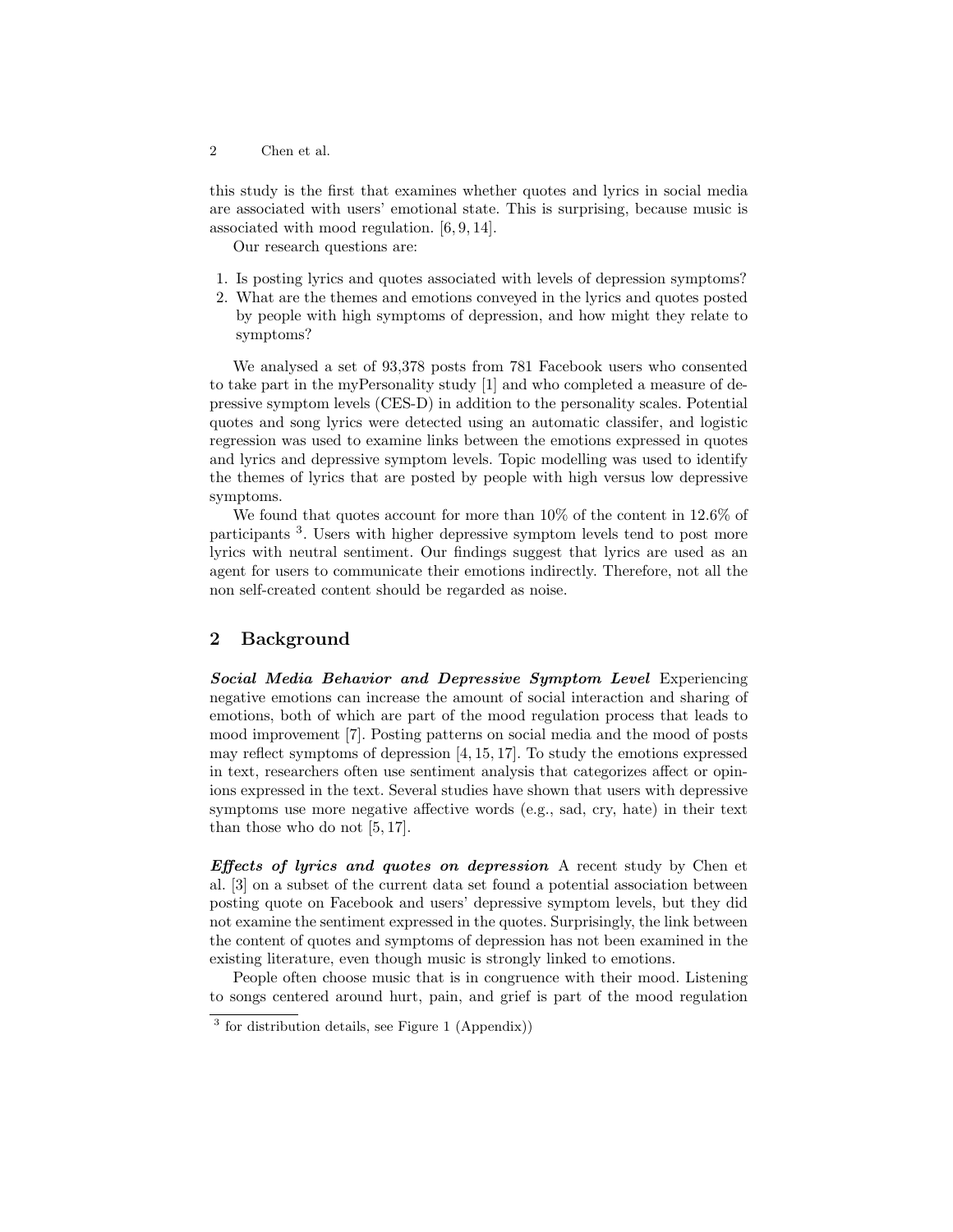process for coping with adverse life events [6]. Retrieving nostalgic memories from music may enhance the mood, especially when these memories are related to meaningful moments in life [13]. Listeners may find some consolation in lyrics when they realize they are not alone in dealing with the painful situations [6, 14]. Quotes, especially song lyrics, may induce congruent emotions [6, 9, 14].

#### 3 Data Collection and Preparation

#### 3.1 myPersonality dataset

We used the myPersonality data set [1]. myPersonality collected Facebook posts from 180,000 participants from 2010 to 2012, with the consent from Facebook users. The data collection process complied with Facebook's terms of service, and we obtained the required permission to use the data. Ethical approval for the secondary data analysis was obtained from the Ethics Committee of the School of Informatics, University of Edinburgh.

781 participants over the age of 18 also completed the Center for Epidemiologic Studies Depression Scale (CES-D). We extracted all posts that these participants posted during the year before completing the CES-D  $(N = 93,378)$ . On average, participants posted 120 posts during this time window. Most participants are young  $(M = 26, SD = 11.7)$  female  $(N = 448, 57%)$  and White American  $(N = 309, 39\%)$ . Detailed demographics are provided in Table 5.

Depressive Symptom Screening Test The 20-item CES-D scale is a widely used tool that measures the presence of depressive symptoms in the general population [12]. It has high internal consistency, test-retest reliability [12, 11], and validity [11]. Scores range between 0 and 60. Following common practice, we adopted 22 as a cutoff point to divide participants in our dataset into high symptom  $(P_{HS}, N = 478)$  and low symptom groups  $(P_{LS}, N = 303)$  [5, 17].

#### 3.2 Identifying quotes in user timelines

For each post, we retrieved the first page of search results via the Google search API, which included the link, title, and snippet. Since we observed that quotes often contain misspellings or small variations, we created a rule-based classifier outlined in 1, which assigns each post to one of three classes: 1) Lyric, 2) non-lyric quote (NL-quote), and 3) self-created content (SC).

In order to calculate the cosine similarity between post and snippet, we created document embeddings for each by converting each word to word embedding using the pre-trained word embeddings from Python Package Spacy [8], and summing the word embeddings into a single document embeddings. The first author (LC) annotated a subset of 750 posts for the quote classifier to determine the values of the thresholds in Algorithm 1  $\{X, Y, Z, N, N_l\}$  using grid search, and to test the performance on a separate test set. Of those 750 posts, 523 were used as validation for threshold optimisation and 227 were used for testing. The final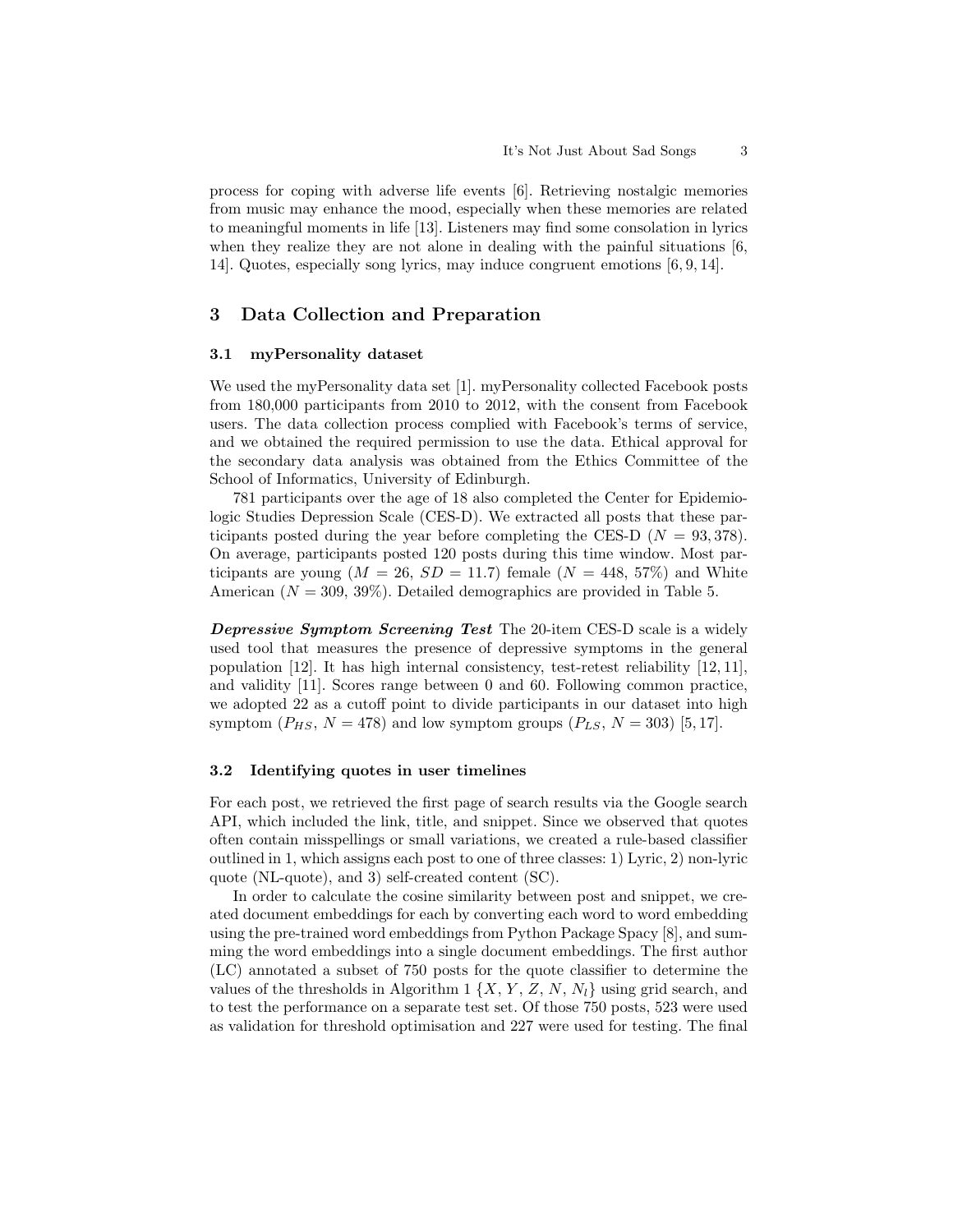**Algorithm 1** Quotes identification algorithm.  $cos(\theta)$  is the max cosine similarity between post and each of the retrieved snippets.  $C_q$  and  $C_l$  are the counts of search results that contain the word "quote" or "lyric" respectively

 $\cos(\theta) = argmax(cosine(post, snippet))$  $C = C_q + C_l$ <br>
if  $(\cos(\theta) > X)$  OR  $(X > \cos \theta > Y$  and  $C > 0)$  OR  $(Y > \cos \theta > Z$  and  $C > N)$  then<br>
label  $\leftarrow$  Quote if  $(C_l > N_l)$  then  $label \leftarrow$  Lyric end if else label ← Self-create end if

Table 1: Result of Quotes and Lyrics Classifier shown in Algorithm 1

|          | validation |        |           | test |        |           |
|----------|------------|--------|-----------|------|--------|-----------|
|          | F1         | Recall | Precision | - F1 | Recall | Precision |
| NL-quote | 87.8       | 88.3   | 87.2      | 89.1 | 85.3   | 94.0      |
| Lyrics   | 76.6       | 78.0   | 80.3      | 79.6 | 80.0   | 82.2      |

values for the threshold are:  $X = 0.998, Y = 0.975, Z = 0.85, N = 3$ , and  $N_l$  $= 2$ . Table 1 shows the classifier performance on the validation and test sets for detecting quotes and lyrics.

Of the 93,378 Facebook status updates in our data set, 3,722 were p classified as quotes or lyrics. They were posted by 305 (39%) of our 781 participants. 1,488 (40%) of the 3722 posts were song lyrics, posted by 102 (13%) of the participants.

Figure 1 (Appendix) shows the percentage of posts which were quotes or lyrics for those 305 participants. For roughly a third  $(N = 99)$ , 10–40% of their posts were quotes.

#### 4 Quotes/Lyrics and Depressive Symptom Levels

#### 4.1 Frequency and sentiment of quotes and lyrics

When considering all 781 participants, 198 (41%) of the  $P_{HS}$  (high symptoms) share quotes compared to 107 (35%) of  $P_{LS}$  (low symptoms).  $(P_{HS})$  also share significantly more quotes and lyrics on their timeline  $(M = 5.55, SD = 14.07)$ than those with low symptoms  $(P_{LS}, M = 3.52, SD = 9.12)$  (t-test, t(2.4) = 778.61,  $p = 0.015$ ).

The sentiment of quotes was analyzed based on the sentiment scores calculated by SentiStrength, which has been validated and adopted by researchers [16]. Posts that are dominated by a polarised sentiment score were labeled accordingly as Positive or Negative, while posts with no dominant polarised sentiment (neutral or equivalent magnitude of positive and negative words) are labeled as Neutral/Mixed. Table 2 shows the full distribution of sentiment in the quote posts shared by participants for each  $P_{HS}$  and  $P_{LS}$ .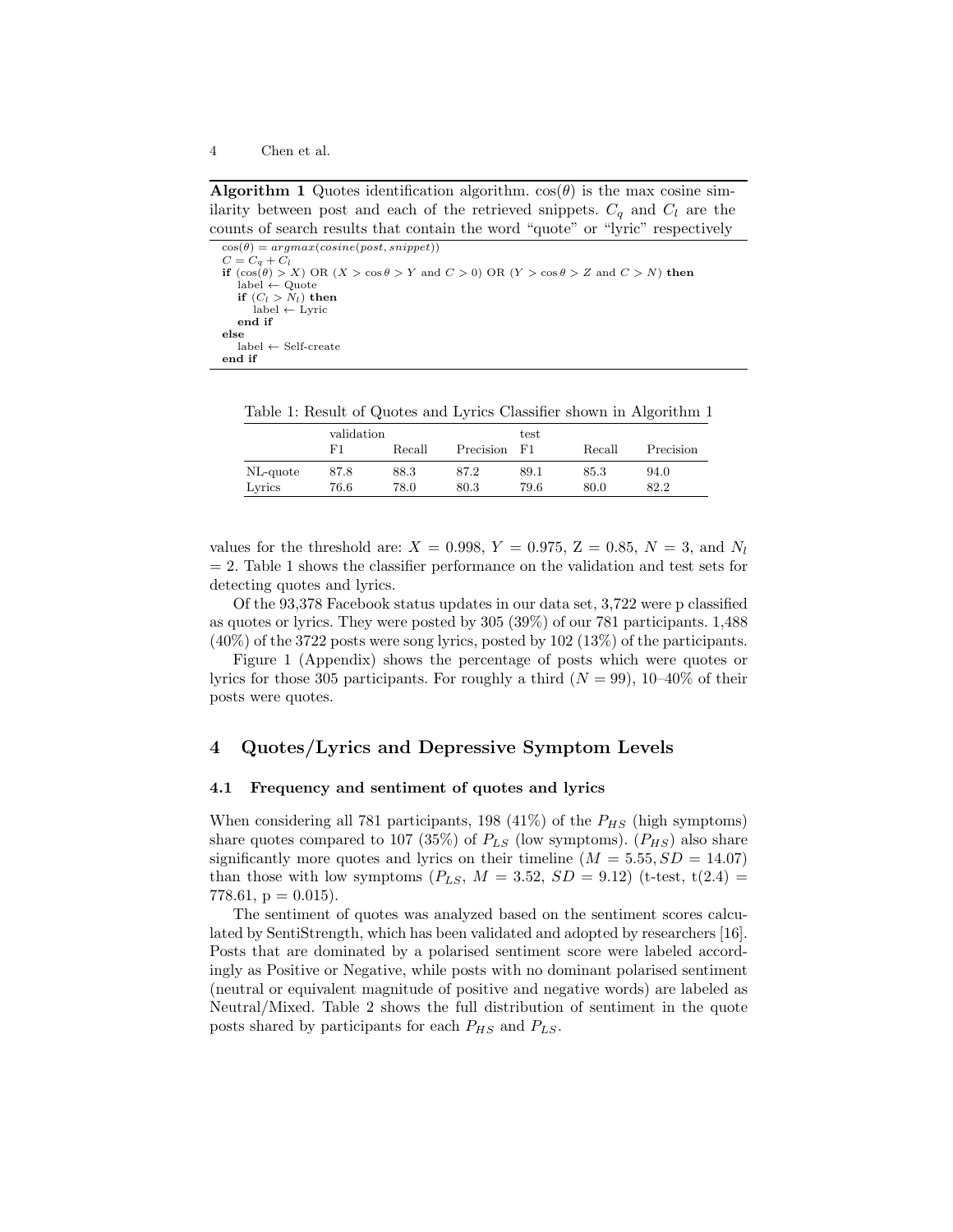| High symptoms $(P_{HS})$ |       |                                              |     |          |       | Low symptoms $(P_{LS})$ |     |                                    |  |
|--------------------------|-------|----------------------------------------------|-----|----------|-------|-------------------------|-----|------------------------------------|--|
|                          | total | DOS FOR                                      | neg | neut/mix | total | <b>DOS</b>              | neg | neut/mix                           |  |
| Lyrics                   |       | $1056$ 422 (40%) 253 (24%) 381 (36%)         |     |          |       |                         |     | 432 172 (40%) 117 (27%) 143 (33%)  |  |
|                          |       | NL-Quotes 1597 655 (41%) 399 (25%) 543 (34%) |     |          |       |                         |     | 637 261 (41%) 140 (22%) 236 (37%)  |  |
| Total                    |       | 2653 1061 (40%) 663 (25%) 929 (35%)          |     |          |       |                         |     | 1069 428 (40%) 256 (24%) 385 (36%) |  |
|                          |       |                                              |     |          |       |                         |     |                                    |  |

Table 2: Sentiment distribution in identified quotes for  $P_{HS}$  and  $P_{LS}$ 

Notes: NL-quote: non-lyrics quotes

#### 4.2 Sentiment of Quotes

Since  $P_{HS}$  are more likely to post quotes than  $P_{LS}$ , we now examine the relationship between the sentiment of those quotes and level of depressive symptoms more closely. We use logistic regression, with symptom group (low versus high) as the dependent variable, frequency of lyrics and quotes (expressed as ratios), and sentiment of lyrics and quotes as independent variables.

We derived 13 relevant metrics of lyric and quote sentiment, which are listed in Table 3. Most variables are weakly correlated  $(r < 0.25)$  with each other, and all the correlations are significant ( $p < 0.001$ ; see also Fig. 1). However, the magnitude of sentiment variables are moderately correlated with ratio of lyrics and quotes  $(r > 0.40)$ .

We constructed two general linear models, one with all 13 metrisc as independent variables (Model 1), and one excluding variables that have high collinearity with others (Model 2).

Model 1 (AIC = 1028) and Model 2 (AIC = 1021) are not significantly different from each other (ANOVA,  $F(2,6) = -4.86, p > 0.05$ ). Both models are shown in Table 3. We see the strongest association between symptom level and the ratio of lyrics to total post count. People with higher symptom levels are more likely to post lyrics, and when they post non-self created content, lyrics are somewhat more likely to be of mixed or neutral content. Non-lyric quotes may also be somewhat more likely to carry a negative sentiment.

#### 4.3 Themes in quotes

We have seen that people with higher levels of depressive symptoms are more likely to post quotes, in particular lyrics. Now, we investigate whether there are differences in content between quotes and lyrics posted by  $P_{HS}$  versus  $P_{LS}$  We used LDA topic modelling [10, 2] to extract common themes in quotes from both groups, using Verbs, nouns, and adjectives as input. Each input word was tagged with its source ( from a post by  $P_{HS}$  or  $P_{LS}$ ). The best performing model yielded 15 topics.

Most of the topics in the lyrics reflect hurt and grief in romantic love. Among the five most prevalent topics in lyrics, nearly all of them mainly comprise of words from  $P_{HS}$ . Table 4 (Appendix) shows the 10 most frequent keywords and themes of the seven most prevalent topics. Three of the most common topics of lyrics deal with empowerment, in particular self-empowerment. Topic 0, with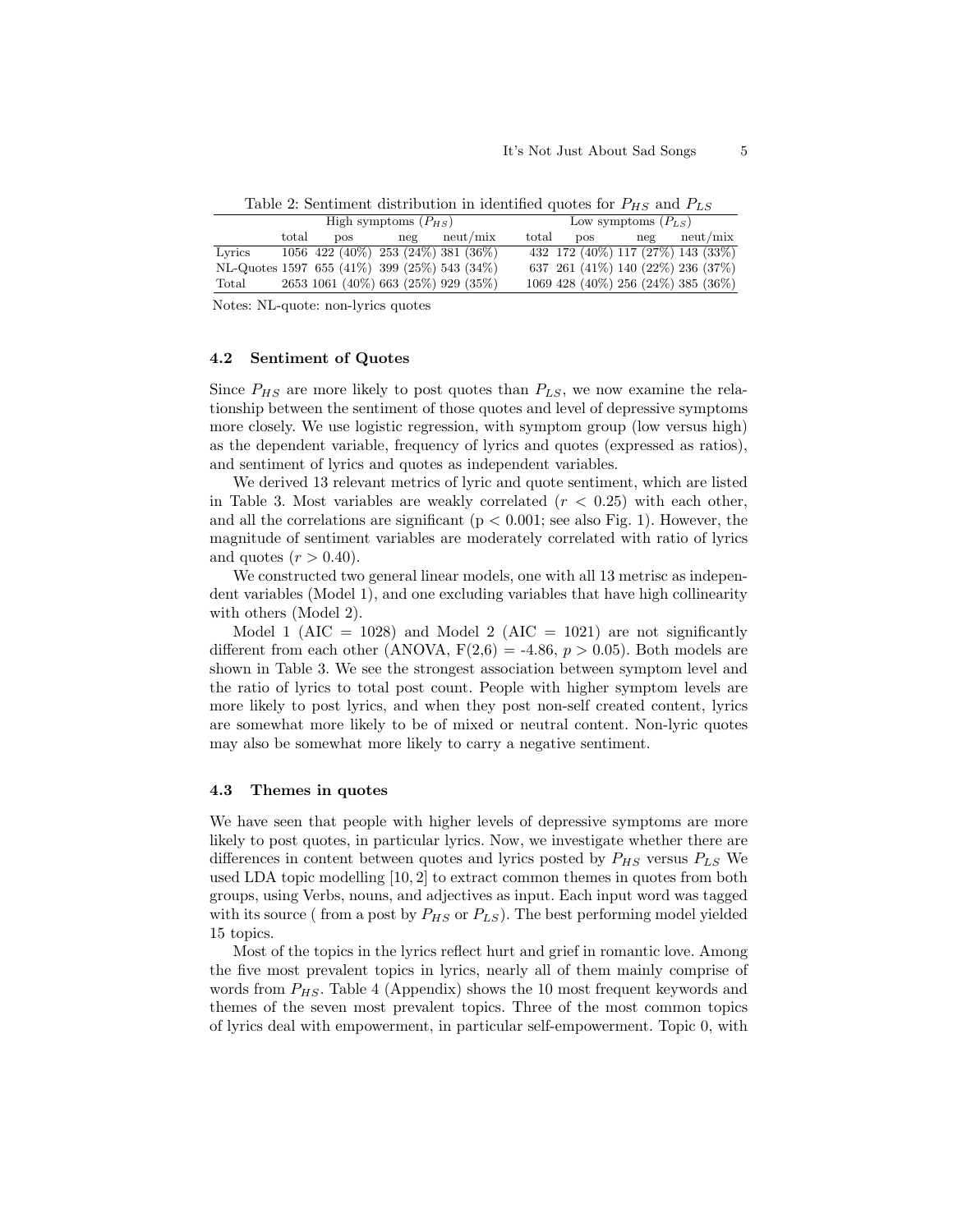#### 6 Chen et al.

Table 3: Logistic Regression Models. NL-quote: non-lyrics quotes, B: Beta coefficient, SE: standard error of the coefficient,  $\dot{ }$ :  $p < 0.05$ 

|                                                   | Model 1        |               | Model 2        |                           |
|---------------------------------------------------|----------------|---------------|----------------|---------------------------|
| <b>Variables</b>                                  | В              | <b>SE</b>     | В              | SE                        |
| ratio of positive lyrics to quote                 | 0.52           | 1.02          | 0.40           | 0.79                      |
| ratio of negative lyrics to quote                 | $-0.59$ $0.85$ |               | $-0.14$ $0.69$ |                           |
| ratio of neutral or mixed lyrics to quote         | 1.82           | $0.85*$       | 1.89           | $0.84*$                   |
| ratio of lyrics to total post count               |                | $-8.75$ 4.15* |                | $-6.92$ 3.76 <sup>*</sup> |
| ratio of positive NL-quote to quote               | $-0.26$ 0.61   |               | $-0.23$ 0.40   |                           |
| ratio of negative NL-quote to quote               | $0.56^{\circ}$ | 0.77          | 1.15           | $0.58*$                   |
| ratio of neutral or mixed NL-quote to quote       | $-0.22$ $0.41$ |               | $-0.10$ $0.41$ |                           |
| averaged sentiment magnitude of positive lyrics   | $-0.06$ 0.19   |               |                |                           |
| averaged sentiment magnitude of negative lyrics   | $-0.18$ 0.18   |               |                |                           |
| averaged sentiment magnitude of positive NL-quote | $-0.02$ 0.19   |               |                |                           |
| averaged sentiment magnitude of negative NL-quote | $-0.17$ $0.18$ |               |                |                           |
| ratio of mixed/neutral posts to total post count  | 0.95           | 0.70          |                |                           |
| ratio of negative posts to total post count       | 0.90           | 0.73          |                |                           |

keywords such as love, want, feel, need, think, is highly emotionally charged, and mainly comprised of words from  $P_{HS}$ , while Topic 7 comprises of lyrics that indicate introspection (e.g. feel, know). Topics from non-lyrics quotes are less varied. Most of the non-lyrics posts are dominated by two topics, which centre around life, love, and feelings towards various entities. The dominant words from topic 13 are mainly from high symptom individuals, whereas those in topic 9 are from low symptom individuals.

# 5 Discussion and Conclusion

In this study, we showed that people with high levels of depressive symptoms are more likely to post quotes and lyrics on Facebook. However, there is no strong association between negative sentiment of lyrics and quotes and depressive symptom levels. Instead, people with more depressive symptoms are more likely to post lyrics, and the sentiment of those lyrics tends to be mixed or neutral.

Most of the lyrics centered around hurt, pain, and grief in a romantic relationship, which may indicate a mood regulation process [6]. Some of the lyrics reflect introspection and the desire of self-empowerment, which is part of the coping process. Therefore, we argue that lyrics and quotes should not be excluded from studies of the ways in which people with depression use social media—they may hold important clues to coping strategies.

A limitation of our study is that this sample is predominantly White American female and was collected in the early 2010's. Future work should focus on digital footprints in other platforms and seek to replicate these findings on today's Facebook, where usage patterns may have evolved in the past decade.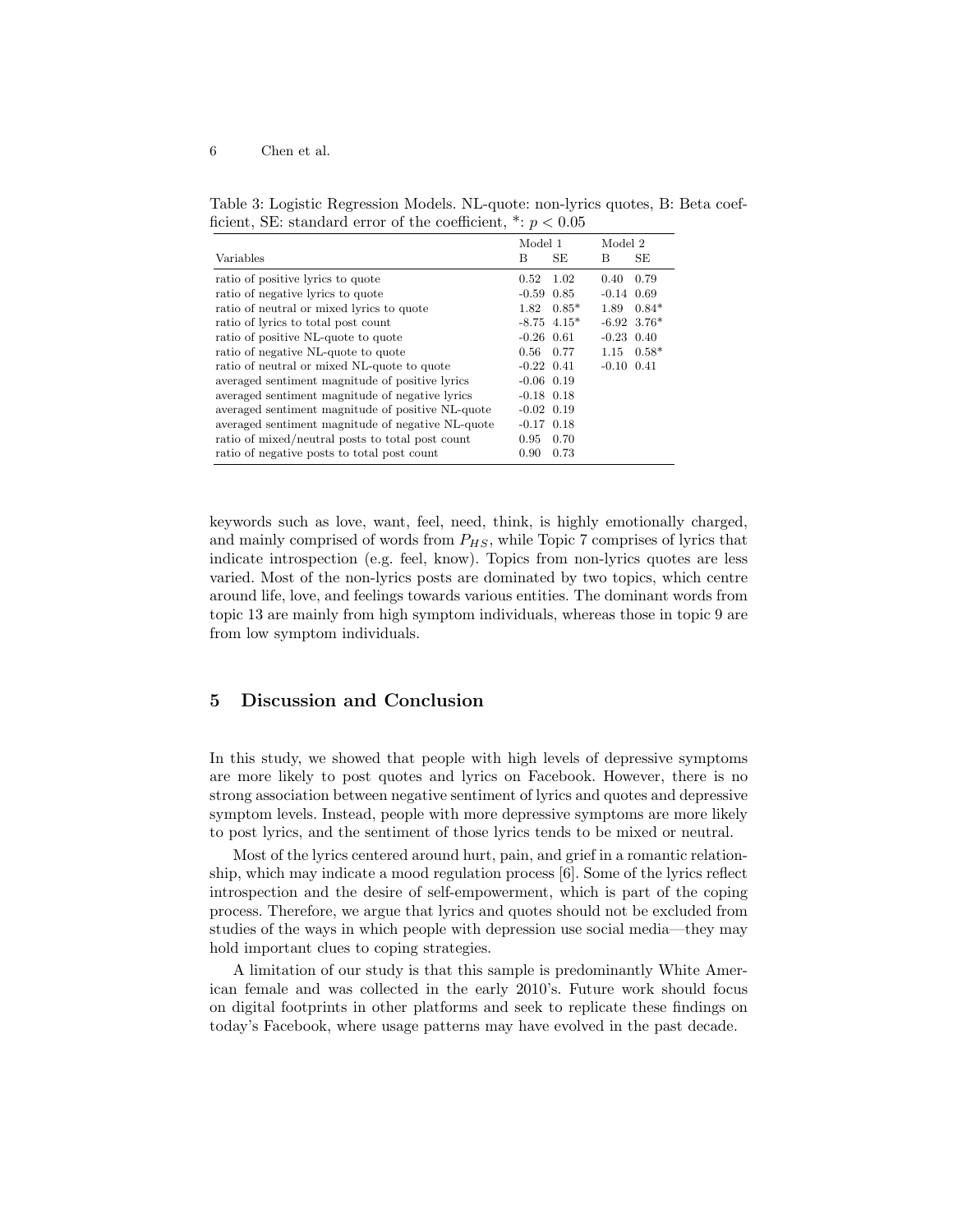#### References

- 1. Bachrach, Y., Kosinski, M., Graepel, T., Kohli, P., Stillwell, D.: Personality and patterns of facebook usage. In: Proceedings of the 4th annual ACM web science conference. pp. 24–32. ACM (2012)
- 2. Blei, D.M., Ng, A.Y., Jordan, M.I.: Latent dirichlet allocation. Journal of machine Learning research  $3(Jan)$ , 993-1022 (2003)
- 3. Chen, L.L., Magdy, W., Wolters, M.K.: The effect of user psychology on the content of social media posts: Originality and transitions matter. Frontiers in Psychology 11, 526 (2020)
- 4. Chen, L.L., Magdy, W., Whalley, H., Wolters, M.a.: Examining the role of mood patterns in predicting self-reported depressive symptoms. In: WebSci2020. vol. 2020, pp. 1–8 (2020)
- 5. De Choudhury, M., Gamon, M., Counts, S., Horvitz, E.: Predicting depression via social media. In: Seventh international AAAI conference on weblogs and social media (2013)
- 6. Gladding, S.T., Newsome, D., Binkley, E., Henderson, D.A.: The lyrics of hurting and healing: Finding words that are revealing. Journal of Creativity in Mental Health 3(3), 212–219 (2008)
- 7. Hill, C.A.: Seeking emotional support: The influence of affiliative need and partner warmth. Journal of Personality and Social Psychology  $60(1)$ , 112 (1991)
- 8. Honnibal, M., Johnson, M.: An improved non-monotonic transition system for dependency parsing. In: Proceedings of the 2015 Conference on Empirical Methods in Natural Language Processing. pp. 1373–1378. Association for Computational Linguistics, Lisbon, Portugal (September 2015), https://aclweb.org/anthology/D/D15/D15-1162
- 9. Hunter, P.G., Schellenberg, E.G., Griffith, A.T.: Misery loves company: Moodcongruent emotional responding to music. Emotion  $11(5)$ , 1068 (2011)
- 10. Newman, D., Chemudugunta, C., Smyth, P.: Statistical entity-topic models. In: Proceedings of the 12th ACM SIGKDD international conference on Knowledge discovery and data mining. pp. 680–686 (2006)
- 11. Orme, J.G., Reis, J., Herz, E.J.: Factorial and discriminant validity of the center for epidemiological studies depression (ces-d) scale. Journal of clinical psychology 42(1), 28–33 (1986)
- 12. Radloff, L.S.: The ces-d scale: A self-report depression scale for research in the general population. Applied psychological measurement  $1(3)$ ,  $385-401$  (1977)
- 13. Routledge, C., Wildschut, T., Sedikides, C., Juhl, J., Arndt, J.: The power of the past: Nostalgia as a meaning-making resource. Memory 20(5), 452–460 (2012)
- 14. Sachs, M.E., Damasio, A., Habibi, A.: The pleasures of sad music: a systematic review. Frontiers in human neuroscience 9, 404 (2015)
- 15. Seabrook, E.M., Kern, M.L., Fulcher, B.D., Rickard, N.S.: Predicting depression from language-based emotion dynamics: longitudinal analysis of facebook and twitter status updates. Journal of medical Internet research 20(5), e168 (2018)
- 16. Thelwall, M., Buckley, K., Paltoglou, G., Cai, D., Kappas, A.: Sentiment strength detection in short informal text. Journal of the American society for information science and technology  $61(12)$ , 2544–2558 (2010)
- 17. Tsugawa, S., Kikuchi, Y., Kishino, F., Nakajima, K., Itoh, Y., Ohsaki, H.: Recognizing depression from twitter activity. In: Proceedings of the 33rd annual ACM conference on human factors in computing systems. pp. 3187–3196. ACM (2015)
- 18. Wang, B., Zhuang, J.: Crisis information distribution on twitter: a content analysis of tweets during hurricane sandy. Natural hazards 89(1), 161–181 (2017)